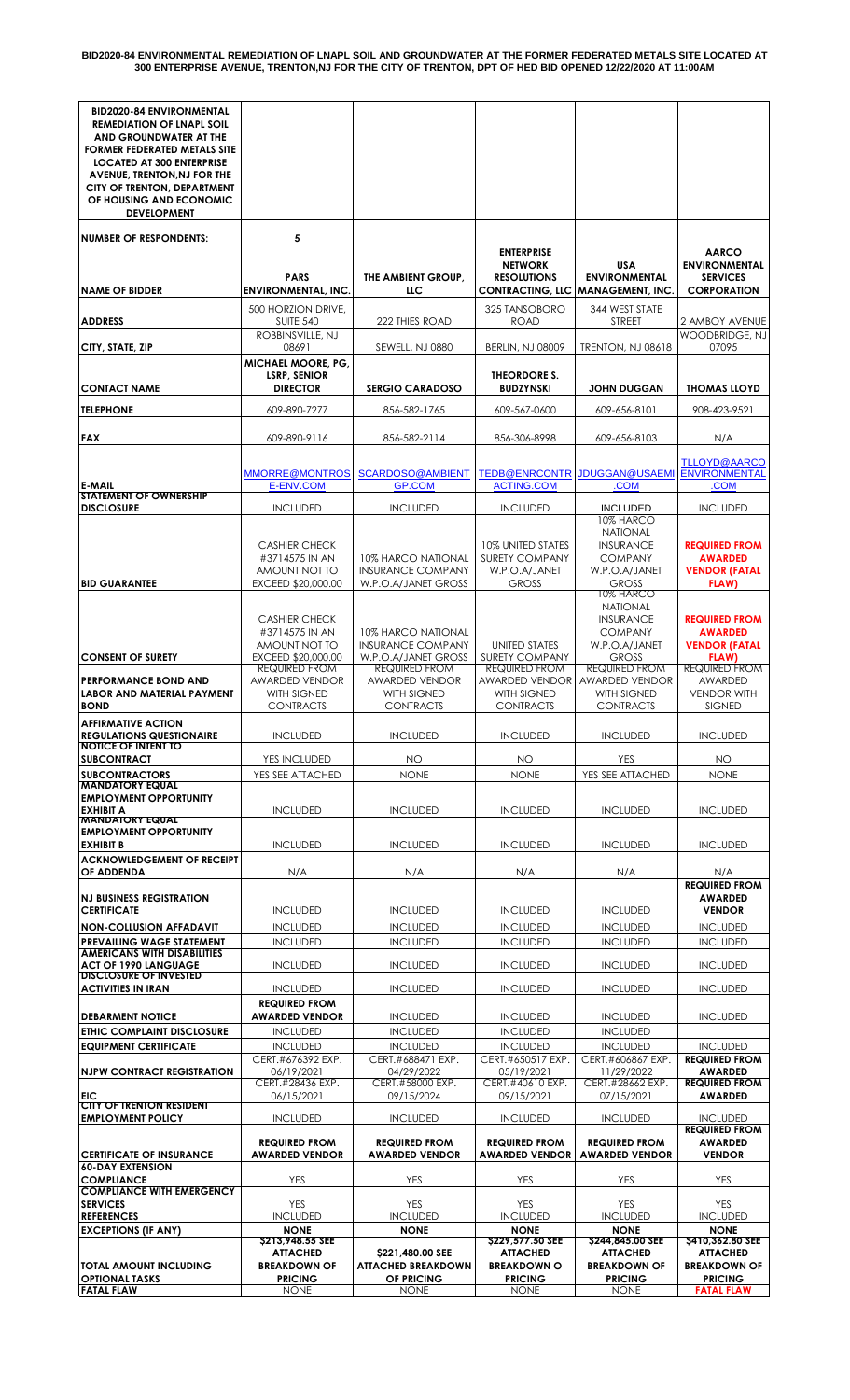FEDERATED METALS "SOIL AND GROUNDWATER REMEDIATION (LNAPL)<br>REVISED COST SPREADSHEET FOR SUBMITTAL PER ADDENDUM #1

| <b>Bid Item</b>       |                                                                                                                    |         | Estimated <sup>(4)</sup> | Unit       | Total                    |
|-----------------------|--------------------------------------------------------------------------------------------------------------------|---------|--------------------------|------------|--------------------------|
| No.                   | Description                                                                                                        | Units   | <b>Ouantity</b>          | Price (S)  | Price (\$)               |
| $\mathbf{1}$          | Pre-Remedial Activities                                                                                            |         |                          |            |                          |
|                       | 1. QAPP SAPP (EPA compliant: draft and final)                                                                      | ŁS      |                          |            | \$2,740.00               |
|                       | 2. Health & Safety Plan (OSHA HAZWOPER).                                                                           | LS      |                          |            | \$590.00                 |
|                       | 3. Permits and Approvals (City)                                                                                    | 1.8     |                          |            | \$719.60                 |
|                       | 4. Kickoff meeting: project and site manager                                                                       | LS.     |                          |            | \$880.00                 |
|                       | task subtotal                                                                                                      |         |                          |            | \$4,929.60               |
| 2                     | Excavation, stockpiling, test pits, interim groundwater<br>remdiation, construction                                |         |                          |            |                          |
|                       | 1. Mobilization Demobilization                                                                                     | LS      |                          |            | \$13,096.40              |
|                       | 2. Breaking, Excavation and Stockpiling: Concrete slabs                                                            | YĐ      | 40                       | \$48.98    | \$1,959.20               |
|                       | 3. Excavation and Stockpiling: overburden for reuse (0.0 to<br>7.0 feet bgs)                                       | YD      | 1420                     | \$4.14     |                          |
|                       | 4. Excavation and Stockpiling: smear and saturated zone.<br>petroleum-contaminated soil (~7.0 to ~12.5 feet bgs)   | YD      | 2300                     |            | \$5,878.80               |
|                       | 5. Interim groundwater extraction (vac truck and or other                                                          |         |                          | \$9.15     | \$21,045.00              |
|                       | equipment, and operator crew over 3 days)                                                                          | Days    | 3                        | \$2,160.00 | \$6,480.00               |
|                       | 6a. Site restoration: backfilling with overburden; grading                                                         | YD      | 1420                     | \$2.76     | \$3,919.20               |
|                       | 6b. Site restoration: Ccovering backfilled area with topsoil.<br>Grade and seed                                    | sq. ft. | 8.900                    | \$0.69     | \$6,141.00               |
|                       |                                                                                                                    |         |                          |            |                          |
| 3                     | task subtotal<br>Disposal                                                                                          |         |                          |            | \$58,519.60              |
|                       | 1. Contaminated soil                                                                                               | NT      | 2525                     | \$50.10    |                          |
|                       | 2. Waste Classification: Contaminated soil                                                                         | LS      |                          | \$5,185.10 | \$126,502.50             |
|                       | 3. Heavy petroleum LNAPL and water                                                                                 | Gal     | 15000                    | \$0.43     | \$5,185,10<br>\$6,450.00 |
|                       | 4. Waste from decontamination (if required)                                                                        | LS      |                          | \$540,00   | \$540.00                 |
|                       |                                                                                                                    |         |                          |            |                          |
|                       | task subtotal                                                                                                      |         |                          |            | \$138,677.60             |
| 4                     | Post-remediation sampling<br>1. Post-excavation soil sampling for EPH and laboratory                               | EA      | 20                       |            |                          |
|                       | analysis                                                                                                           |         |                          | \$191.70   | \$3,834.00               |
|                       | 2. Post-excavation soil sampling contingency for PAH and<br>laboratory analysis                                    | EA      | 5                        | \$179.55   | \$897.75                 |
|                       | task subtotal                                                                                                      |         |                          |            |                          |
|                       |                                                                                                                    |         |                          |            | \$4,731.75               |
| 5                     | Reporting (Remedial Action Report)                                                                                 | I.S     |                          |            | \$4,240.00               |
|                       | SUBTOTAL (Tasks 1 through 5)                                                                                       |         |                          |            | \$4,240.00               |
|                       |                                                                                                                    |         |                          |            |                          |
| 6                     | Project Management: scheduling, workscope implementation.<br>billing (maximum 5% of subtotal of tasks 1 through 5) | LS      |                          |            |                          |
|                       |                                                                                                                    |         |                          |            | \$2,850.00               |
|                       | TOTAL BASE BID (BID ITEMS 1-6)                                                                                     |         |                          |            |                          |
|                       |                                                                                                                    |         |                          |            | \$213,948.55             |
| <b>OPTIONAL TASKS</b> |                                                                                                                    |         |                          |            |                          |
| Alt-I                 | Monitoring Well Installation and Gauging<br>1. Well Installation (one. 4-inch diameter, PVC well, installed        | LS      |                          |            |                          |
|                       | up to 15 feet deep with stick up mount, professionally-                                                            |         |                          |            | \$5,268.40               |
|                       | surveyed. forms)<br>2. Well Gauging (10 wells: monthly for two months)                                             | LS.     |                          |            | \$1,056.00               |
|                       |                                                                                                                    |         |                          |            |                          |
|                       | task subtotal                                                                                                      |         |                          |            | \$6,324.40               |
| Al <sub>1</sub>       | Concrete sampling and disposal<br>1. Concrete: Characterization                                                    | 1.S     | 1                        |            |                          |
|                       | 2. Concrete: Existing and recently stockpiled                                                                      | NT      | 700                      |            | \$1,031.40               |
|                       |                                                                                                                    |         |                          | \$38.34    | \$26,838.0               |
|                       | task subtotal                                                                                                      |         |                          |            | \$27,869.40              |
|                       |                                                                                                                    |         |                          |            |                          |
| $Al(-3)$              | Disposal of Soil as "Hazardous" for lead                                                                           |         |                          |            |                          |
|                       | 1. Contaminated soil: Hazardous                                                                                    | NT      | 2525                     | \$157.08   | \$396,627.00             |

 $\bigcirc$ 

Submitted by: PARS Environmental, Inc.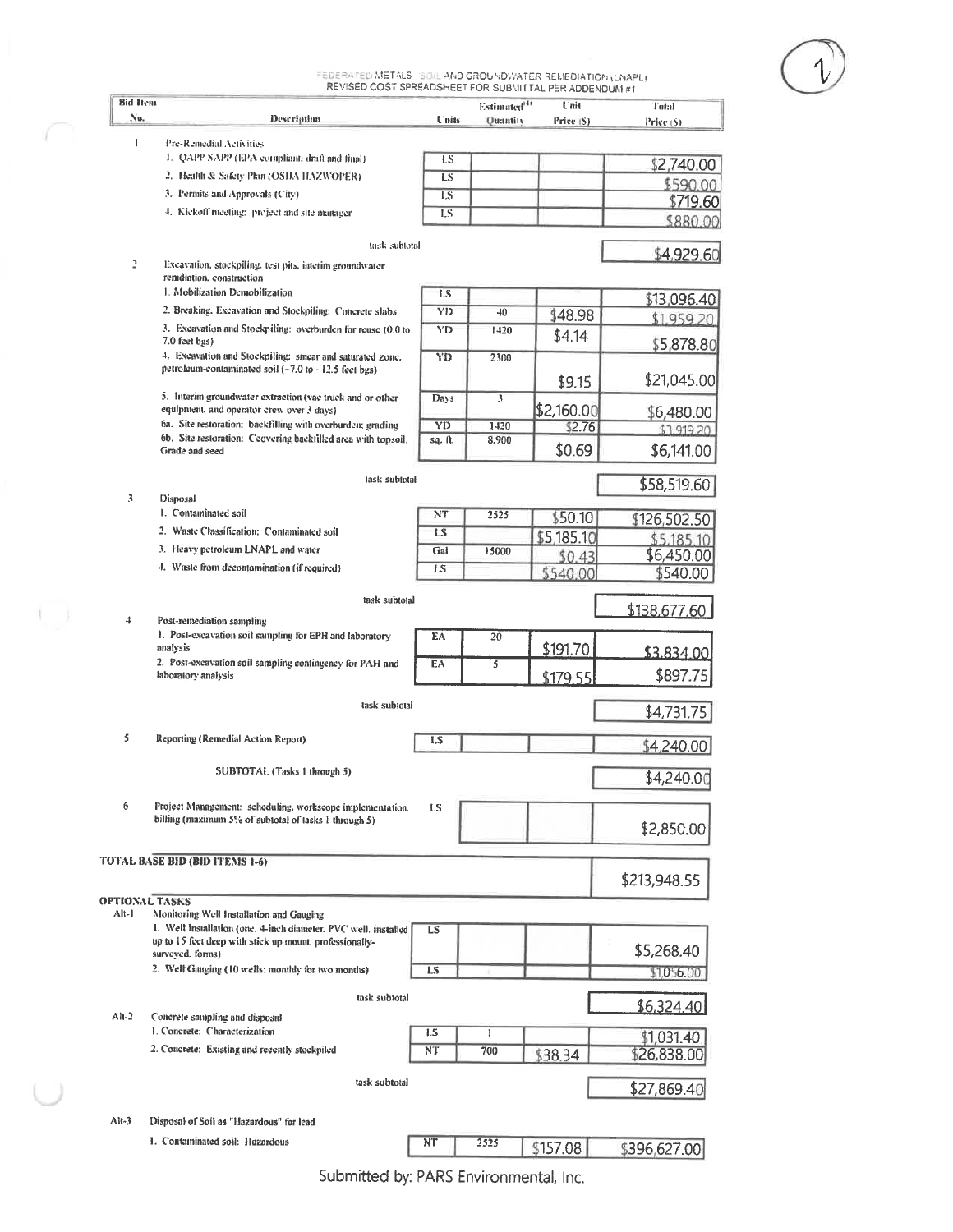FEDERATED METALS. SOIL AND GROUNDWATER REMEDIATION (LNAPL)<br>REVISED COST SPREADSHEET FOR SUBMITTAL PER ADDENDUM #1

| <b>Bid ftem</b>       |                                                                                                                             |           | Estimated <sup>(1)</sup> | Unit                      | Total         |
|-----------------------|-----------------------------------------------------------------------------------------------------------------------------|-----------|--------------------------|---------------------------|---------------|
| No.                   | Description                                                                                                                 | Units     | Quantity                 | Price (S)                 | Price (S)     |
| $\mathbf{I}$          | Pre-Remedial Activities                                                                                                     |           |                          |                           |               |
|                       | 1. QAPP SAPP (EPA compliant: draft and final)                                                                               | LS        |                          |                           |               |
|                       | 2. Health & Safety Plan (OSHA HAZWOPER)                                                                                     | LS        |                          |                           |               |
|                       | 3. Permits and Approvals (City)                                                                                             | LS        |                          |                           | €             |
|                       |                                                                                                                             | LS        |                          |                           |               |
|                       | 4. Kickoff meeting: project and site manager                                                                                |           |                          |                           | $\bullet$     |
|                       | lask subfotal                                                                                                               |           |                          |                           |               |
|                       |                                                                                                                             |           |                          |                           | <u>650.os</u> |
| $\overline{2}$        | Excavation, stockpiling, test pits, interim groundwater<br>remdiation, construction                                         |           |                          |                           |               |
|                       | 1. Mobilization Demobilization                                                                                              | LS        |                          |                           |               |
|                       | 2. Breaking, Excavation and Stockpiling: Concrete slabs                                                                     | YD        | 40                       |                           |               |
|                       |                                                                                                                             | <b>YD</b> | 1420                     | $\mathsf{SO.}\mathsf{oc}$ |               |
|                       | 3. Excavation and Stockpiling: overburden for reuse (0.0 to<br>7.0 feet bgs)                                                |           |                          | 5.00                      | ပ. .          |
|                       | 4. Excavation and Stockpiling: smear and saturated zone,                                                                    | YD        | 2300                     |                           |               |
|                       | petroleum-contaminated soil (~7.0 to ~12.5 feet bgs)                                                                        |           |                          |                           |               |
|                       |                                                                                                                             |           |                          | <u>10.00</u>              | O 0 0, oa     |
|                       | 5. Interim groundwater extraction (vac truck and/or other                                                                   | Days      | 3                        |                           |               |
|                       | equipment, and operator/crew over 3 days)                                                                                   | YD        | 1420                     | 000.                      |               |
|                       | 6a. Site restoration: backfilling with overburden; grading<br>6b. Site restoration: Ccovering backfilled area with topsoil. | sq. ft.   | 8,900                    | 4.00                      |               |
|                       | Grade and seed                                                                                                              |           |                          | 1.00                      |               |
|                       |                                                                                                                             |           |                          |                           |               |
|                       | task subtotal                                                                                                               |           |                          |                           |               |
| 3                     | Disposal                                                                                                                    |           |                          |                           |               |
|                       | 1. Contaminated soil                                                                                                        | NT        | 2525                     | 50.00                     |               |
|                       | 2. Waste Classification: Contaminated soil                                                                                  | LS        |                          |                           |               |
|                       | 3. Heavy petroleum LNAPL and water                                                                                          | Gal       | 15000                    |                           |               |
|                       |                                                                                                                             | LS        |                          | ە . ا                     |               |
|                       | 4. Waste from decontamination (if required)                                                                                 |           |                          |                           | OO.           |
|                       | task subtotal                                                                                                               |           |                          |                           |               |
|                       |                                                                                                                             |           |                          |                           |               |
| 4                     | Post-remediation sampling                                                                                                   |           |                          |                           |               |
|                       | 1. Post-excavation soil sampling for EPH and laboratory                                                                     | EA        | 20                       |                           | 0. 05         |
|                       | analysis<br>2. Post-excavation soil sampling contingency for PAH and                                                        | EA        | 5                        |                           |               |
|                       | laboratory analysis                                                                                                         |           |                          | 100.0                     | (). o s       |
|                       |                                                                                                                             |           |                          |                           |               |
|                       | task subtotal                                                                                                               |           |                          |                           | DD, 65        |
|                       |                                                                                                                             |           |                          |                           |               |
| 5                     | Reporting (Remedial Action Report)                                                                                          | LS        |                          |                           |               |
|                       |                                                                                                                             |           |                          |                           |               |
|                       | SUBTOTAL (Tasks 1 through 5)                                                                                                |           |                          |                           | 220,480.      |
|                       |                                                                                                                             |           |                          |                           |               |
| 6                     | Project Management: scheduling, workscope implementation,                                                                   | LS        |                          |                           |               |
|                       | billing (maximum 5% of subtotal of tasks 1 through 5)                                                                       |           |                          |                           | $1,000.$ 00   |
|                       |                                                                                                                             |           |                          |                           |               |
|                       |                                                                                                                             |           |                          |                           |               |
|                       | <b>TOTAL BASE BID (BID ITEMS 1-6)</b>                                                                                       |           |                          |                           | 221,480.      |
|                       |                                                                                                                             |           |                          |                           |               |
| <b>OPTIONAL TASKS</b> |                                                                                                                             |           |                          |                           |               |
| $Al-1$                | Monitoring Well Installation and Gauging                                                                                    |           |                          |                           |               |
|                       | 1. Well Installation (one, 4-inch diameter, PVC well, installed                                                             | LS        |                          |                           |               |
|                       | up to 15 feet deep with stick up mount, professionally-<br>surveyed. forms)                                                 |           |                          |                           | 00.or         |
|                       | 2. Well Gauging (10 wells: monthly for two months)                                                                          | LS        |                          |                           |               |
|                       |                                                                                                                             |           |                          |                           |               |
|                       | task subtotal                                                                                                               |           |                          |                           | 00. రా        |
| $Alt-2$               | Concrete sampling and disposal                                                                                              |           |                          |                           |               |
|                       | 1. Concrete: Characterization                                                                                               | LS        | 1                        |                           |               |
|                       | 2. Concrete: Existing and recently stockpiled                                                                               | NT        | 700                      |                           |               |
|                       |                                                                                                                             |           |                          |                           |               |
|                       | task subtotal                                                                                                               |           |                          |                           |               |
|                       |                                                                                                                             |           |                          |                           | <u>00.os</u>  |
|                       |                                                                                                                             |           |                          |                           |               |
| $Alt-3$               | Disposal of Soil as "Hazardous" for lead                                                                                    |           |                          |                           |               |
|                       | 1. Contaminated soil: Hazardous                                                                                             | NT        | 2525                     | $170.00$ 429              | 250.00        |
|                       |                                                                                                                             |           |                          |                           |               |

 $\widetilde{\chi}^{\rm ex}_{\rm in}$ 

TOTAL INCLUDING OPTIONAL TASKS \$670,930.00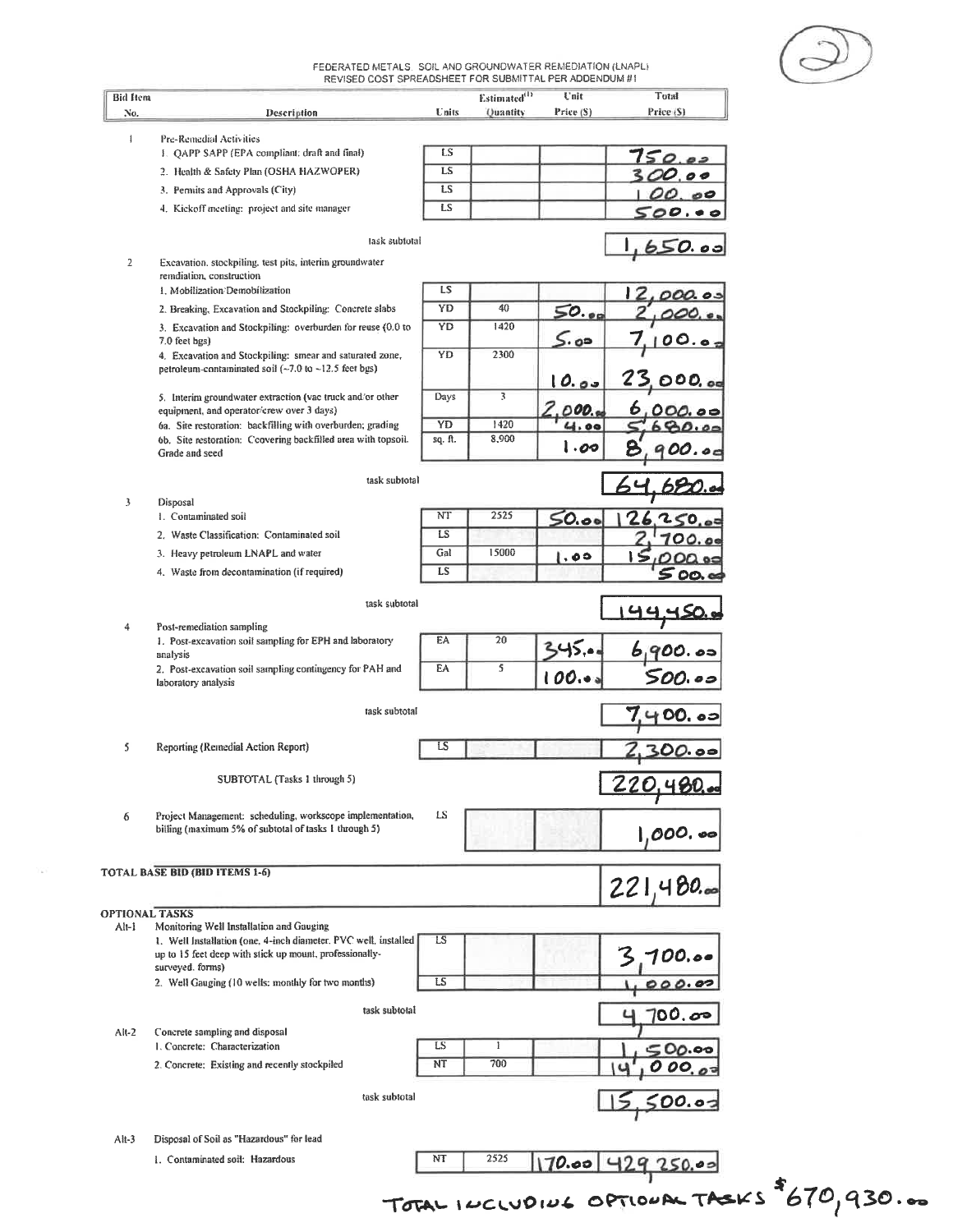FEDERATED METALS. SOIL AND GROUNDWATER REMEDIATION (LNAPL)

| <b>Bid Item</b>       | REVISED COST SPREADSHEET FOR SUBMITTAL PER ADDENOUM #1                                                                                         |           | Estimated <sup>(1)</sup> | Unit.     | Total                   |
|-----------------------|------------------------------------------------------------------------------------------------------------------------------------------------|-----------|--------------------------|-----------|-------------------------|
| No.                   | Description                                                                                                                                    | Units     | Quantity                 | Price (S) | Price (S)               |
| 1                     | Pre-Remedial Activities                                                                                                                        |           |                          |           |                         |
|                       | 1. QAPP SAPP (EPA compliant: draft and final)                                                                                                  | LS        |                          |           | 800.00                  |
|                       | 2. Health & Safety Plan (OSHA HAZWOPER)                                                                                                        | <b>LS</b> |                          |           |                         |
|                       | 3. Permits and Approvals (City)                                                                                                                | LS        |                          |           | 650.00                  |
|                       | 4. Kickoff meeting: project and site manager                                                                                                   | LS        |                          |           | 250.00                  |
|                       |                                                                                                                                                |           |                          |           | <u>750.00</u>           |
| $\overline{2}$        | task subtotal<br>Excavation, stockpiling, test pits, interim groundwater                                                                       |           |                          |           | ₩<br>2,950.00           |
|                       | remdiation, construction                                                                                                                       |           |                          |           |                         |
|                       | 1. Mobilization/Demobilization                                                                                                                 | LS        |                          |           | 井<br>Z4, 600.00         |
|                       | 2. Breaking, Excavation and Stockpiling: Concrete slabs                                                                                        | YD        | 40                       | 50.00     | ᆧ<br>2,000 OC           |
|                       | 3. Excavation and Stockpiling: overburden for reuse (0.0 to<br>7.0 feet bgs)                                                                   | YD        | 1420                     | 6.00      | अ<br>520.00             |
|                       | 4. Excavation and Stockpiling: smear and saturated zone,<br>petroleum-contaminated soil $(-7.0$ to $-12.5$ feet bgs)                           | YD        | 2300                     | 10.00     | #<br>23,000.80          |
|                       | 5. Interim groundwater extraction (vac truck and/or other<br>equipment, and operator/crew over 3 days)                                         | Days      | 3                        | 2100      | ₩<br>6,300.00           |
|                       | 6a. Site restoration: backfilling with overburden; grading                                                                                     | YD        | 1420                     | 4.50      | <br>01390.00            |
|                       | 6b. Site restoration: Ccovering backfilled area with topsoil.                                                                                  | sq. ft.   | 8,900                    |           |                         |
|                       | Grade and seed                                                                                                                                 |           |                          | .70       | $\clubsuit$<br>6,230.00 |
| 3                     | task subtotal<br>Disposal                                                                                                                      |           |                          |           | 77,040.00               |
|                       | 1. Contaminated soil                                                                                                                           | NT        | 2525                     |           |                         |
|                       | 2. Waste Classification: Contaminated soil                                                                                                     | LS        |                          | 48.50     | Ш<br>22,462.50<br>水     |
|                       | 3. Heavy petroleum LNAPL and water                                                                                                             | Gal       |                          |           | 2,600.00                |
|                       |                                                                                                                                                |           | 15000                    | .50       | 4<br>7,500.00           |
|                       | 4. Waste from decontamination (if required)                                                                                                    | LS        |                          |           | 甘<br>875.00             |
| 4                     | task subtotal<br>Post-remediation sampling                                                                                                     |           |                          |           | 北<br>133,437.50         |
|                       | 1. Post-excavation soil sampling for EPH and laboratory<br>analysis                                                                            | EA        | 20                       | 400.00    | 虫<br>8,000.00           |
|                       | 2. Post-excavation soil sampling contingency for PAH and<br>laboratory analysis                                                                | EA        | 5                        | 150.00    | \$<br>750.00            |
|                       | task subtotal                                                                                                                                  |           |                          |           | ₩.<br>3,750.00          |
|                       |                                                                                                                                                |           |                          |           |                         |
| 5                     | Reporting (Remedial Action Report)                                                                                                             | s         |                          |           | 3,800.00                |
|                       | SUBTOTAL (Tasks 1 through 5)                                                                                                                   |           |                          |           | \$225,977.50            |
| б                     | Project Management: scheduling, workscope implementation,<br>billing (maximum 5% of subtotal of tasks 1 through 5)                             | LS        |                          |           | 3600.00                 |
|                       |                                                                                                                                                |           |                          |           |                         |
|                       | <b>TOTAL BASE BID (BID ITEMS 1-6)</b>                                                                                                          |           |                          |           | 50 17.50 kg             |
| <b>OPTIONAL TASKS</b> |                                                                                                                                                |           |                          |           |                         |
| Alt-I                 | Monitoring Well Installation and Gauging                                                                                                       |           |                          |           |                         |
|                       | 1. Well installation (one, 4-inch diameter, PVC well, installed<br>up to 15 feet deep with stick up mount, professionally-<br>surveyed, forms) | LS        |                          |           | 4,000.00                |
|                       | 2. Well Gauging (10 wells; monthly for two months)                                                                                             | LS        |                          |           | 2000.00                 |
|                       |                                                                                                                                                |           |                          |           |                         |
| $Alt-2$               | task subtotal<br>Concrete sampling and disposal                                                                                                |           |                          |           | 켜<br>6,000.00           |
|                       | 1. Concrete: Characterization                                                                                                                  | LS        | 1                        |           | 1800.00                 |
|                       | 2. Concrete: Existing and recently stockpiled                                                                                                  | NT        | 700                      | 30.00     | Z<br>000.00             |
|                       | task subtotal                                                                                                                                  |           |                          |           | 22,800.00<br>늇          |
|                       |                                                                                                                                                |           |                          |           |                         |
| Alt-3                 | Disposal of Soil as "Hazardous" for lead                                                                                                       |           |                          |           |                         |
|                       | 1. Contaminated soil: Hazardous                                                                                                                | NT        | 2525                     | 182.00    | 459,530.00              |
|                       |                                                                                                                                                |           |                          |           |                         |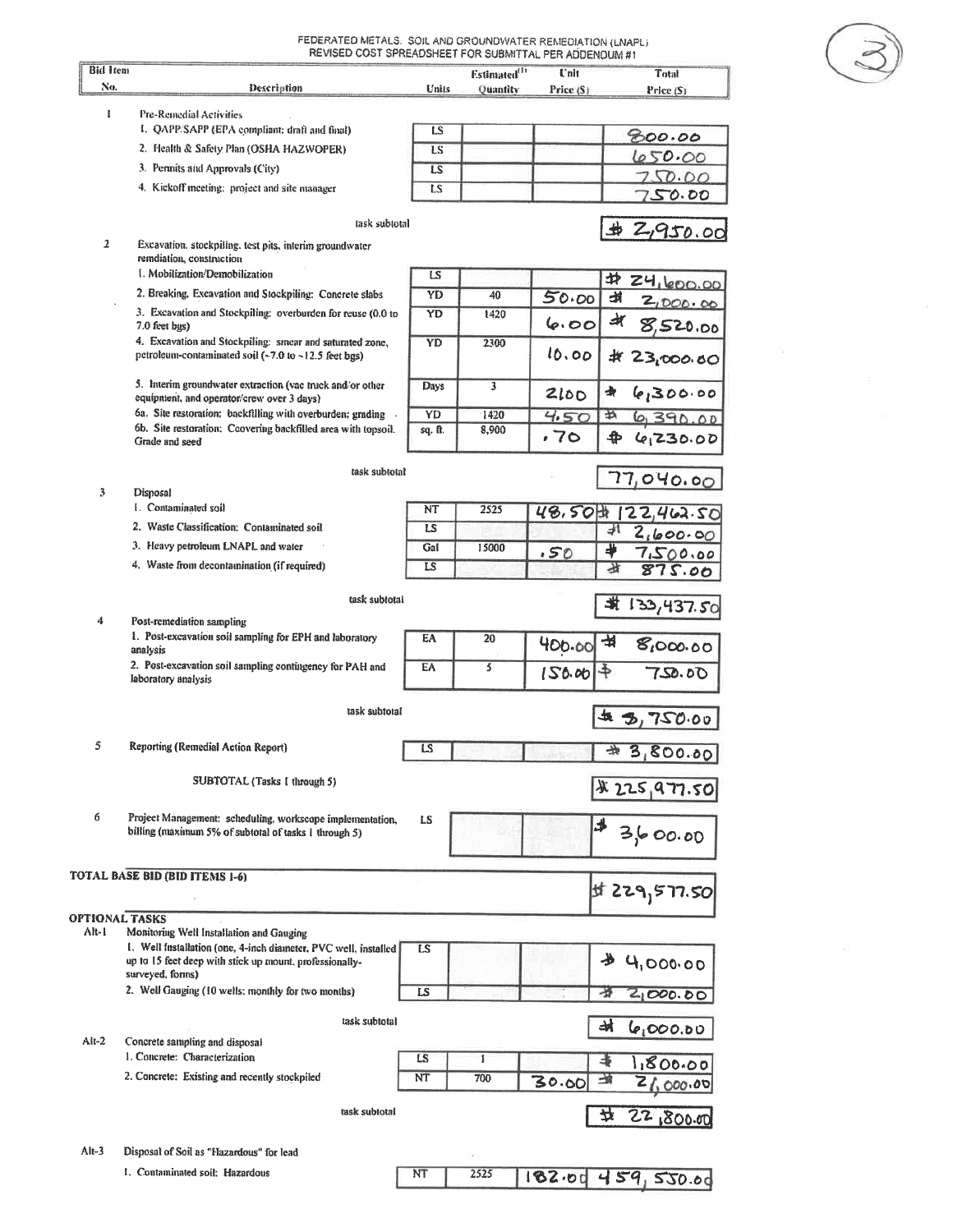FEDERATED METALS. SOIL AND GROUND WATER REMEDIATION (LNAPL)

 $\bar{V}$ 

|                       | REVISED COST SPREADSHEET FOR SUBMITTAL PER ADDENDUM #1                                                  |               |                          |            |           |
|-----------------------|---------------------------------------------------------------------------------------------------------|---------------|--------------------------|------------|-----------|
| <b>Bid Item</b>       |                                                                                                         |               | Estimated <sup>(1)</sup> | Unit       | Total     |
| No.                   | Description                                                                                             | <b>L</b> nits | Quantity                 | Price (\$) | Price (S) |
| I                     | Pre-Remedial Activities                                                                                 |               |                          |            |           |
|                       | 1. QAPP SAPP (EPA compliant: draft and final)                                                           | LS.           |                          |            | 1,000     |
|                       | 2. Health & Safety Plan (OSHA HAZWOPER)                                                                 | LS.           |                          |            | 500       |
|                       | 3. Permits and Approvals (City)                                                                         | LS.           |                          |            | 200       |
|                       | 4. Kickoff meeting: project and site manager                                                            | IS            |                          |            | 800       |
|                       |                                                                                                         |               |                          |            |           |
|                       | task subtotal                                                                                           |               |                          |            | 2,500     |
| $\overline{2}$        | Excavation, stockpiling, test pits, interim groundwater                                                 |               |                          |            |           |
|                       | remdiation, construction                                                                                |               |                          |            |           |
|                       | 1. Mobilization Demobilization                                                                          | LS            |                          |            | 19,000    |
|                       | 2. Breaking, Excavation and Stockpiling: Concrete slabs                                                 | YD            | 40                       | 100        | 4,000     |
|                       | 3. Excavation and Stockpiling: overburden for reuse (0.0 to                                             | YD            | 1420                     | 8          | 11,360    |
|                       | 7.0 feet bgs)<br>4. Excavation and Stockpiling: smear and saturated zone,                               | YD            | 2300                     |            |           |
|                       | petroleum-contaminated soil $(-7.0 \text{ to } -12.5 \text{ feet bg})$                                  |               |                          | 10         | 23,000    |
|                       |                                                                                                         |               |                          |            |           |
|                       | 5. Interim groundwater extraction (vac truck and or other                                               | Days          | 3                        | 4,500      | 13,500    |
|                       | equipment, and operator crew over 3 days)<br>6a. Site restoration: backfilling with overburden; grading | YD            | 1420                     | 3          | 4.260     |
|                       | 6b. Site restoration: Ccovering backfilled area with topsoil.                                           | sq. ft.       | 8,900                    |            |           |
|                       | Grade and seed                                                                                          |               |                          | 1          | 8,900     |
|                       |                                                                                                         |               |                          |            |           |
|                       | task subtotal                                                                                           |               |                          |            | 84,020    |
| 3                     | Disposal                                                                                                |               |                          |            |           |
|                       | 1. Contaminated soil                                                                                    | NT            | 2525                     | 47         | 118,675   |
|                       | 2. Waste Classification: Contaminated soil                                                              | LS            |                          |            | 4,200     |
|                       | 3. Heavy petroleum LNAPL and water                                                                      | Gal           | 15000                    | 1.5        | 22,500    |
|                       | 4. Waste from decontamination (if required)                                                             | LS            |                          |            | 1,000     |
|                       |                                                                                                         |               |                          |            |           |
|                       | task subtotal                                                                                           |               |                          |            | 146,375   |
| 4                     | Post-remediation sampling                                                                               |               |                          |            |           |
|                       | 1. Post-excavation soil sampling for EPH and laboratory                                                 | ΕA            | 20                       | 150        | 3,000     |
|                       | analysis                                                                                                |               |                          |            |           |
|                       | 2. Post-excavation soil sampling contingency for PAH and<br>laboratory analysis                         | EA            | 5                        | 150        | 750       |
|                       |                                                                                                         |               |                          |            |           |
|                       | task subtotal                                                                                           |               |                          |            | 3,750     |
|                       |                                                                                                         |               |                          |            |           |
| 5                     | Reporting (Remedial Action Report)                                                                      | LS            |                          |            | 5,200     |
|                       |                                                                                                         |               |                          |            |           |
|                       | SUBTOTAL (Tasks 1 through 5)                                                                            |               |                          |            | 237,845   |
|                       |                                                                                                         |               |                          |            |           |
| 6                     | Project Management: scheduling, workscope implementation,                                               | LS            |                          |            |           |
|                       | billing (maximum 5% of subtotal of tasks 1 through 5)                                                   |               |                          |            | 3,000     |
|                       |                                                                                                         |               |                          |            |           |
|                       | <b>TOTAL BASE BID (BID ITEMS 1-6)</b>                                                                   |               |                          |            |           |
|                       |                                                                                                         |               |                          |            | 244,845   |
|                       |                                                                                                         |               |                          |            |           |
| <b>OPTIONAL TASKS</b> | Monitoring Well Installation and Gauging                                                                |               |                          |            |           |
| Alt-1                 | 1. Well Installation (one, 4-inch diameter, PVC well, installed                                         | LS            |                          |            |           |
|                       | up to 15 feet deep with stick up mount, professionally-                                                 |               |                          |            | 4,500     |
|                       | surveyed, forms)                                                                                        |               |                          |            |           |
|                       | 2. Well Gauging (10 wells; monthly for two months)                                                      | LS.           |                          |            | 1.300     |
|                       | task subtotal                                                                                           |               |                          |            |           |
|                       |                                                                                                         |               | 5,800                    |            |           |
| $Alt-2$               | Concrete sampling and disposal                                                                          |               |                          |            |           |
|                       | 1. Concrete: Characterization                                                                           | LS            | 1                        |            | 3,500     |
|                       | 2. Concrete: Existing and recently stockpiled                                                           | NT            | 700                      | 62         | 43,400    |
|                       |                                                                                                         |               |                          |            |           |
|                       | task subtotal                                                                                           |               |                          |            | 48,900    |
|                       |                                                                                                         |               |                          |            |           |
| $Alt-3$               | Disposal of Soil as "Hazardous" for lead                                                                |               |                          |            |           |
|                       | 1. Contaminated soil: Hazardous                                                                         | NT            | 2525                     | 198        |           |
|                       |                                                                                                         |               |                          |            | 499,950   |

 $\mathbb{F}^n$